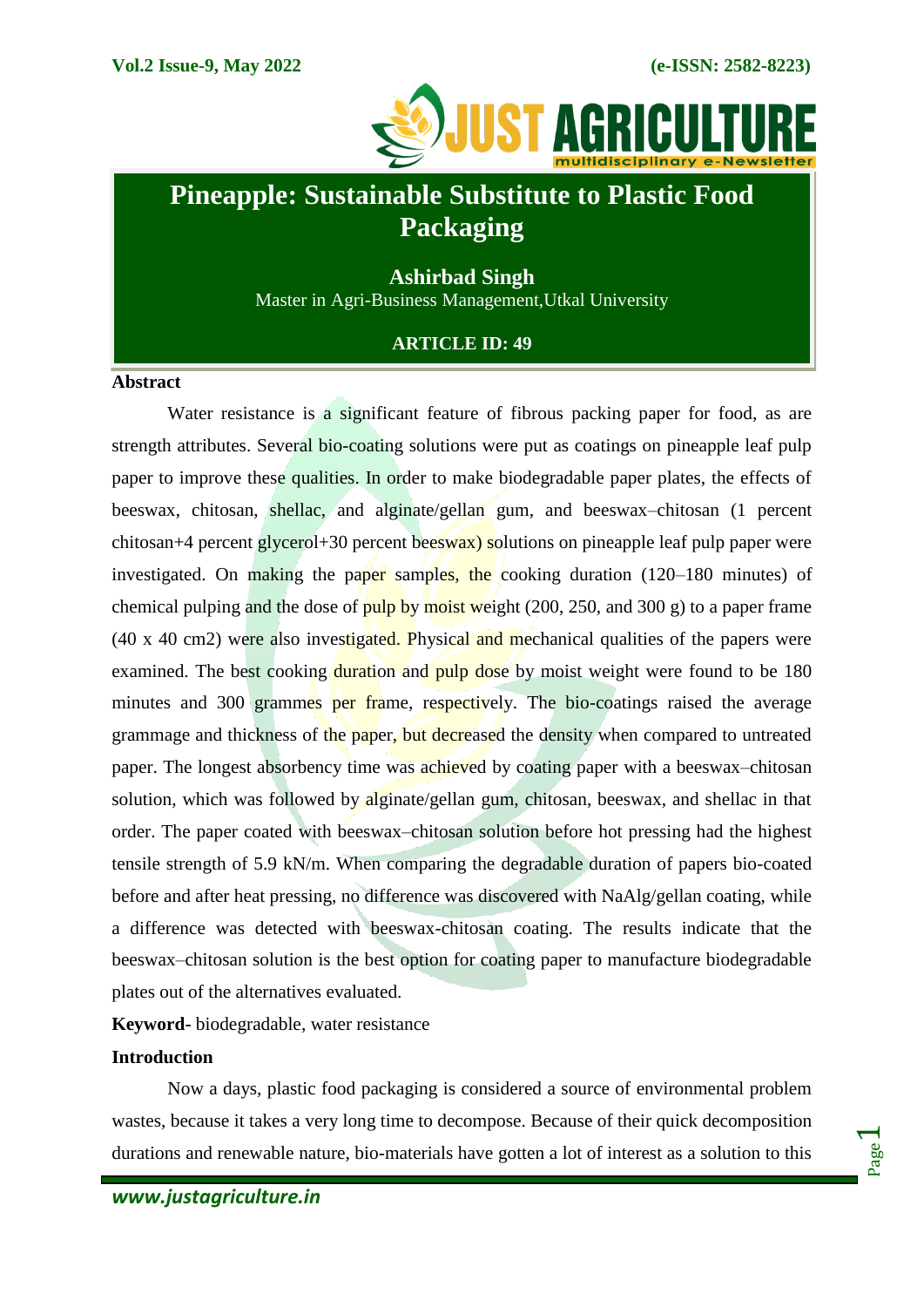

problem. Cellulosic fibres are preferred over plastics in food packaging from this standpoint. India is the world's sixth largest pineapple producer and exporter.

After the harvest, a substantial amount of residual waste in the form of pineapple leaves with high cellulose fibre content remains. This garbage has the potential to be used as a raw material for producing environmentally friendly food packaging. The fibres are pulped first before being formed into paper, which is subsequently transformed to packaging. Cellulosic fibres, on the other hand, have a low water resistance, which makes them unsuitable for packaging. This aspect could be improved with the use of a suitable biocoating. To improve water resistance, a variety of different bio-coating solutions were evaluated as coatings on fibrous paper. Some foods and fruits are packaged with emulsionbased edible films, which are waterproof and can extend the shelf life of the products. Paper cups could be waterproofed with sodium alginate and gellan gum coating. Because it is a natural commercial wax with high hydrophobicity and great moisture resistance, beeswax has been widely employed as a food grade addition in cosmetics, medicines, and foods. When the concentration of chitosan in solution was increased from 1.0 to 3.0 wt percent, the water vapour transfer rate fell from  $171.6$  to  $52.8$  g/m $2/d$ , but the beeswax coating weight was similarly lowered (from 10.1 to 4.9 g/m2). When the shellac concentration was increased over 50% wt%, double coating with shellac/starch resulted in better water vapour barrier qualities. This research focuses on the effects of different bio-coating solutions such as beeswax, chitosan, shellac, alginate/gellan gum, and beeswax–chitosan (1 percent Before evaluating the coatings, the cooking periods (120–180 minutes) and pulp weights (200, 250, and 300 g) per paper frame (40 40 cm2) were tested. The effects of coating pineapple leaf pulp base paper on physical and mechanical qualities, as well as biodegradation, were researched in order to find the optimal coating for biodegradable plate production.chitosan+4 percent glycerol+30 percent beeswax) on the paper produced from pineapple leaves.

Pineapple leaves are washed and dried at room temperature to eliminate dirt and soil particles. The leaves are cut into little pieces of roughly 5 cm in length. Chemical pulping (soda pulping) is applied to chopped pineapple leaves in a 1 to 4 ratio of pineapple leaves (kg wet weight) to 10% sodium hydroxide solution. The pineapple leaves are cooked for 120, 150, or 180 minutes to determine the best period for the leaves to decompose into pulp. The pulp is then carefully rinsed under running water to eliminate any remaining chemicals. The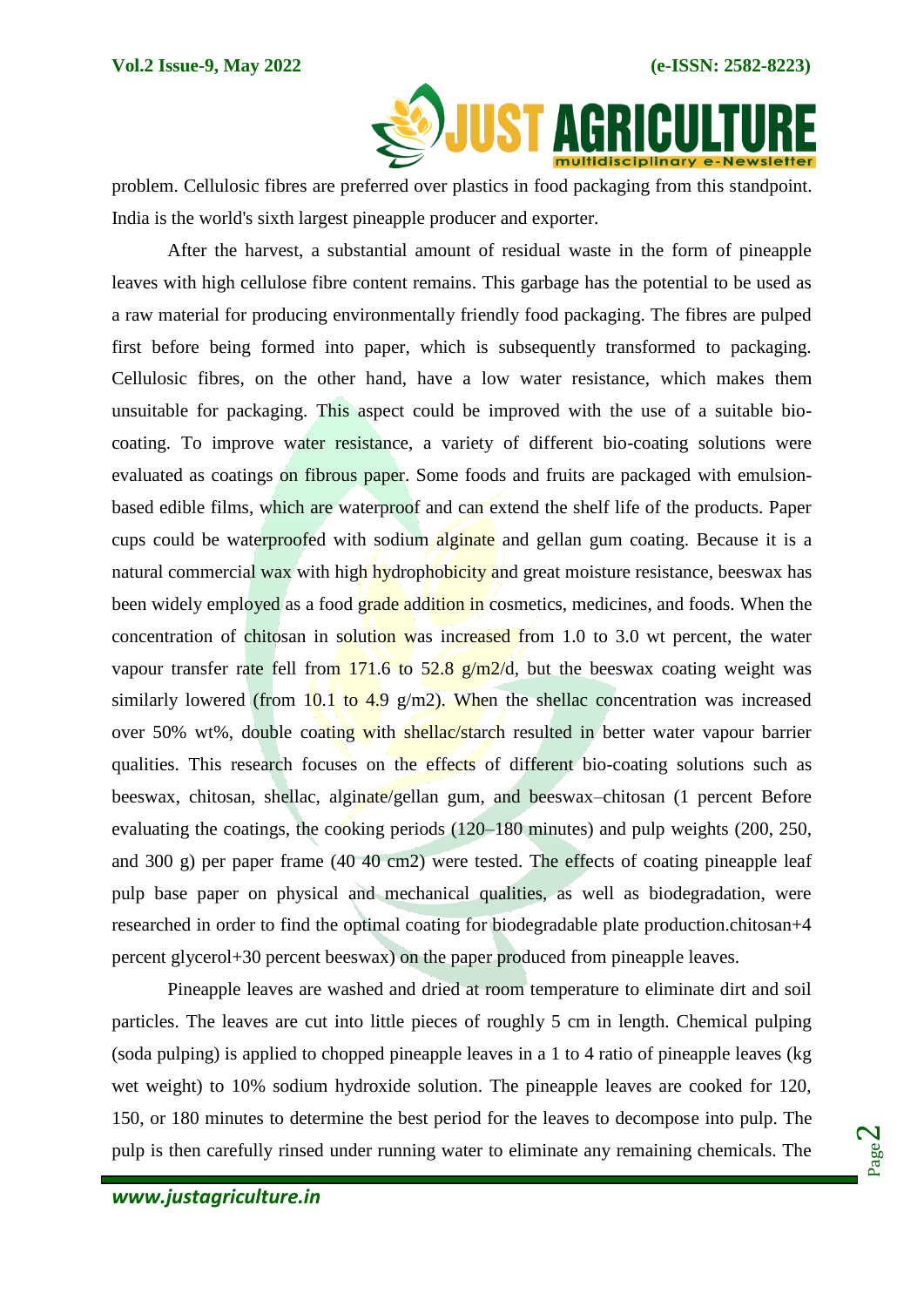

pulp was then squeezed to remove water before being weighted into 200, 250, and 300 g dosages for paper production. Each pulp is pureed in a blender for 5 minutes with a 50 g/L starch solution. To manufacture a paper sheet, the mixed components are placed on a mesh frame of  $40 \times 40$  cm.

The paper sheets are dried in a hot air oven at 65°C for 6 hours. The paper sheet is trimmed to a size of 20 x 20 cm to be used in a compression moulding machine with a temperature of 200°C and a pressure of 200 kg/cm2 for 10 minutes to test packaging forming; this stage is known as "hot pressing."

Beeswax, chitosan, shellac, alginate/gellan gum solution, and beeswax–chitosan emulsion are among the bio-coating solutions used to coat paper.

All coating solutions are applied to the paper samples using a wire rod coater at a constant forward speed to achieve a wet film thickness of 250m. Following that, the samples are dried for 24 hours in a 65°C oven. When using sodium alginate/gellan solution, the coated paper is sprayed with a 5% (w/y) calcium chloride (CaCl2) solution before being dried in the oven.Before compression, the pineapple leaf pulp paper is coated with a solution of 1% chitosan+4% glycerol+30% beeswax to make biodegradable plates. 750.01 g/m2, 1.24mm, 670.55 kg/m3 were the plate grammage, thickness, and density.

For 60 days, the biodegradation of 25 mm samples of each form of paper created from pineapple leaf pulp was studied. The average weight loss of paper after being buried in the soil for 15 days was used to characterise the deterioration. The uncoated paper dissolved the fastest, taking only 30 days to decompose completely. This could be due to the lack of a crosslinking agent or a film covering when pineapple leaf pulp was made into paper.When papers bio-coated before and after hot pressing were examined, there was no difference in degradation time for paper coated with NaAlg/gellan solution, but there was a difference for beeswax-chitosan coated instances. Paper coated with beeswax-chitosan after hot pressing degraded faster than paper coated before hot pressing. This is because the bio-coating solution only covered the paper surface after compression, whereas when coated before hot pressing, the solution was heated and crushed into the bulk paper, inducing cross linking and providing resistance to microbial digestion and degradation.

## **References-**